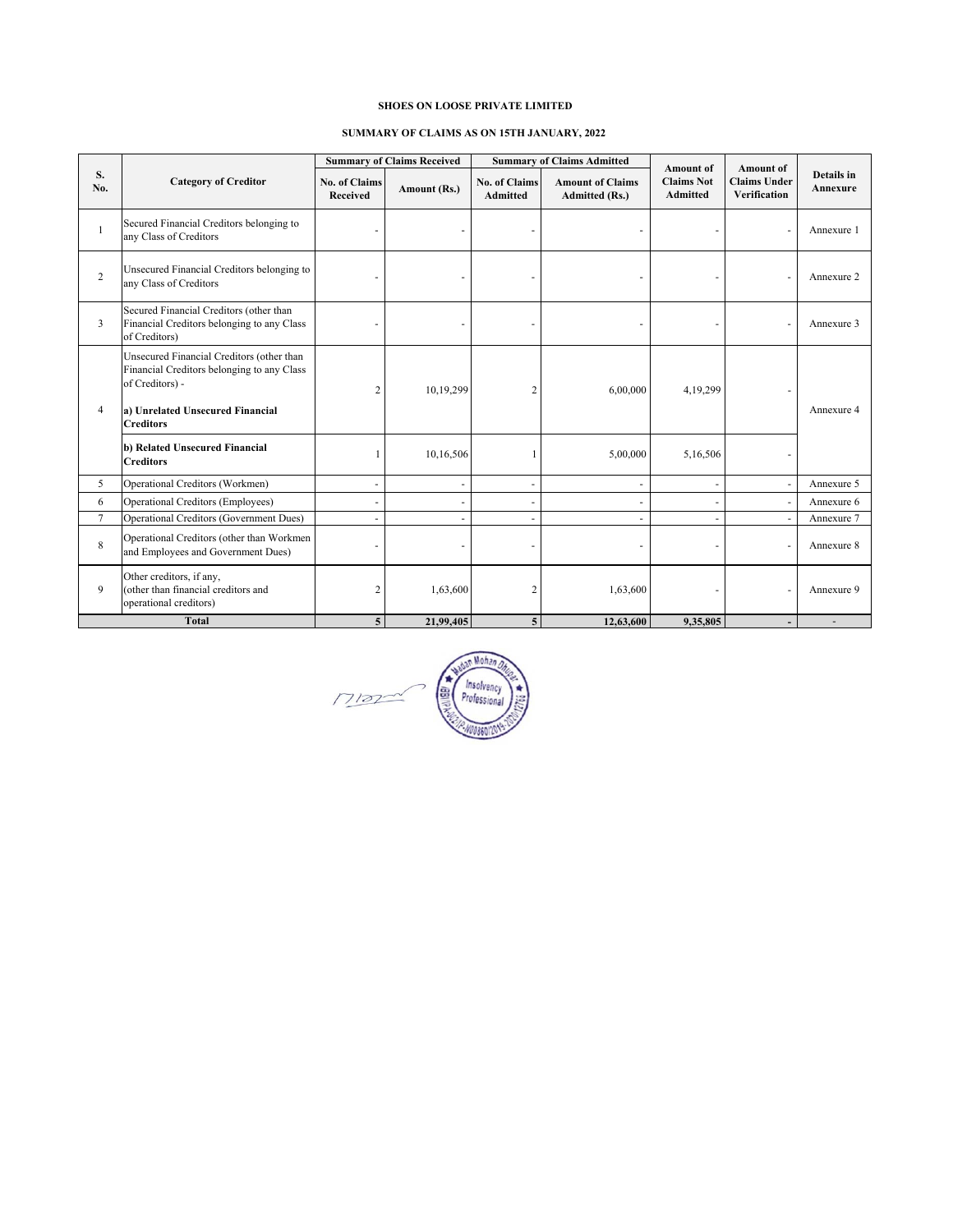#### **SHOES ON LOOSE PRIVATE LIMITED**

# **Date of Commencement of CIRP: 30th November, 2021 List of Creditors as on 15th January, 2022**

| S. No. | Name of Creditor | <b>Details of Claims</b><br><b>Received</b> | <b>Details of Claims Admitted</b>               |                                                                  |                                                            |                                  |                             |  |
|--------|------------------|---------------------------------------------|-------------------------------------------------|------------------------------------------------------------------|------------------------------------------------------------|----------------------------------|-----------------------------|--|
|        |                  | <b>Total Amount</b><br><b>Claimed</b>       | <b>Total Amount of</b><br><b>Claim Admitted</b> | <b>Nature of Claim</b><br>(Secured/<br>Unsecured/<br>Contingent) | Amount<br>Covered by<br><b>Security</b><br><b>Interest</b> | Whether<br><b>Related Party?</b> | % of Voting<br>Share in CoC |  |
|        | Sarita Poddar    | 6,27,097                                    | 3,00,000                                        | Unsecured                                                        |                                                            | N <sub>o</sub>                   | 50.00                       |  |
| 2      | Ayush Gupta      | 3,92,202                                    | 3,00,000                                        | Unsecured                                                        | ۰                                                          | N <sub>o</sub>                   | 50.00                       |  |
|        | <b>Total</b>     | 10,19,299                                   | 6,00,000                                        |                                                                  |                                                            |                                  | 100                         |  |

# **List of Unsecured Financial Creditors (Other Than Financial Creditors belonging to any Class of Creditors)**

**List of Related Unsecured Financial Creditors (Other Than Financial Creditors belonging to any Class of Creditors)**

| S. No. | Name of Creditor | <b>Details of Claims</b><br>Received  | <b>Details of Claims Admitted</b>               |                                                                  |                                                            |                                  |                             |  |
|--------|------------------|---------------------------------------|-------------------------------------------------|------------------------------------------------------------------|------------------------------------------------------------|----------------------------------|-----------------------------|--|
|        |                  | <b>Total Amount</b><br><b>Claimed</b> | <b>Total Amount of</b><br><b>Claim Admitted</b> | <b>Nature of Claim</b><br>(Secured/<br>Unsecured/<br>Contingent) | Amount<br>Covered by<br><b>Security</b><br><b>Interest</b> | Whether<br><b>Related Party?</b> | % of Voting<br>Share in CoC |  |
| п.     | Arun Poddar      | 10,16,506                             | 5,00,000                                        | Unsecured                                                        |                                                            | Yes                              |                             |  |
|        | Total            | 10,16,506                             | 5,00,000                                        | -                                                                |                                                            |                                  |                             |  |

 $M\text{max}$